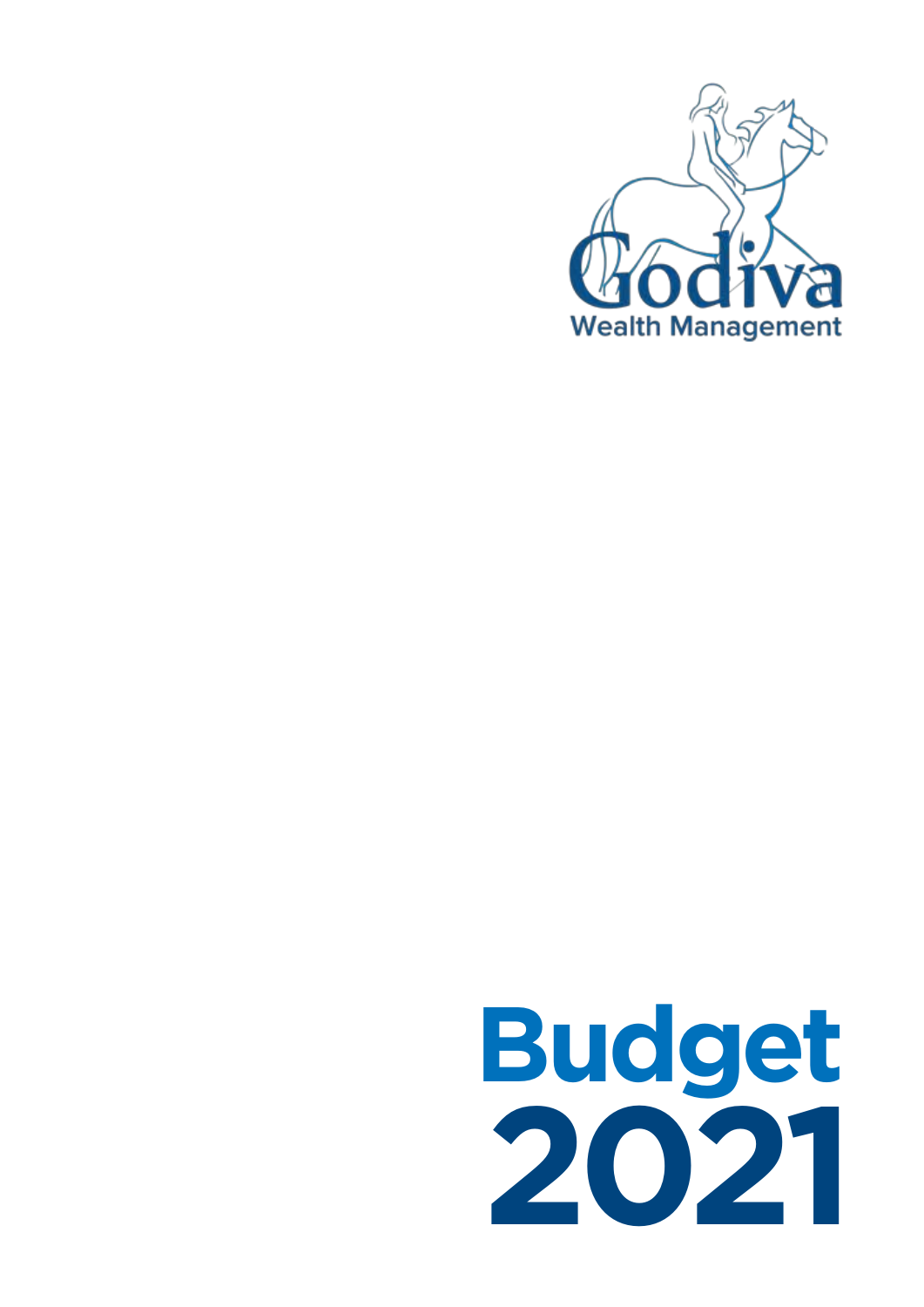## BUDGET HIGHLIGHTS

- The main rate of corporation tax will be increased to 25% from April 2023 for companies with profits of at least £250,000. At the same time, a new small companies' rate of 19% will apply to companies with profits of up to £50,000.
- For the two years from April 2021, companies investing in qualifying new plant and machinery will benefit from a 130% first-year capital allowance.
- The personal allowance will rise to £12,570 and the higher rate threshold will be £50,270 for 2021/22 and both will then be frozen for the next four years.
- The capital gains tax annual exemption, inheritance tax rate nil rate bands and pensions lifetime allowance will all be frozen at their current levels until April 2026.
- The exemption from stamp duty land tax on the first £500,000 of residential property value will be extended to 30 June 2021 and then replaced by a £250,000 exemption until 30 September 2021.
- The coronavirus job retention scheme will be extended in full until 30 June 2021 and will be phased out over the following three months.
- The self-employed income support scheme will also be extended at its current level with a fourth grant covering the period February to April. A fifth grant will cover the period May to September, but this will be at a lower level for those who have seen less than a 30% drop in turnover.
- The business rates holiday for retail, hospitality and leisure businesses will be extended for three months and will then be reduced to a 66% relief until the end of March 2022.

## CONTENTS

@ Copyright 3 March 2021. All rights reserved. This summary has been prepared very rapidly and is for general information only. The proposals are in any event subject to amendment before the Finance Act. You are recommended to seek competent professional advice before taking any action on the basis of the contents of this publication.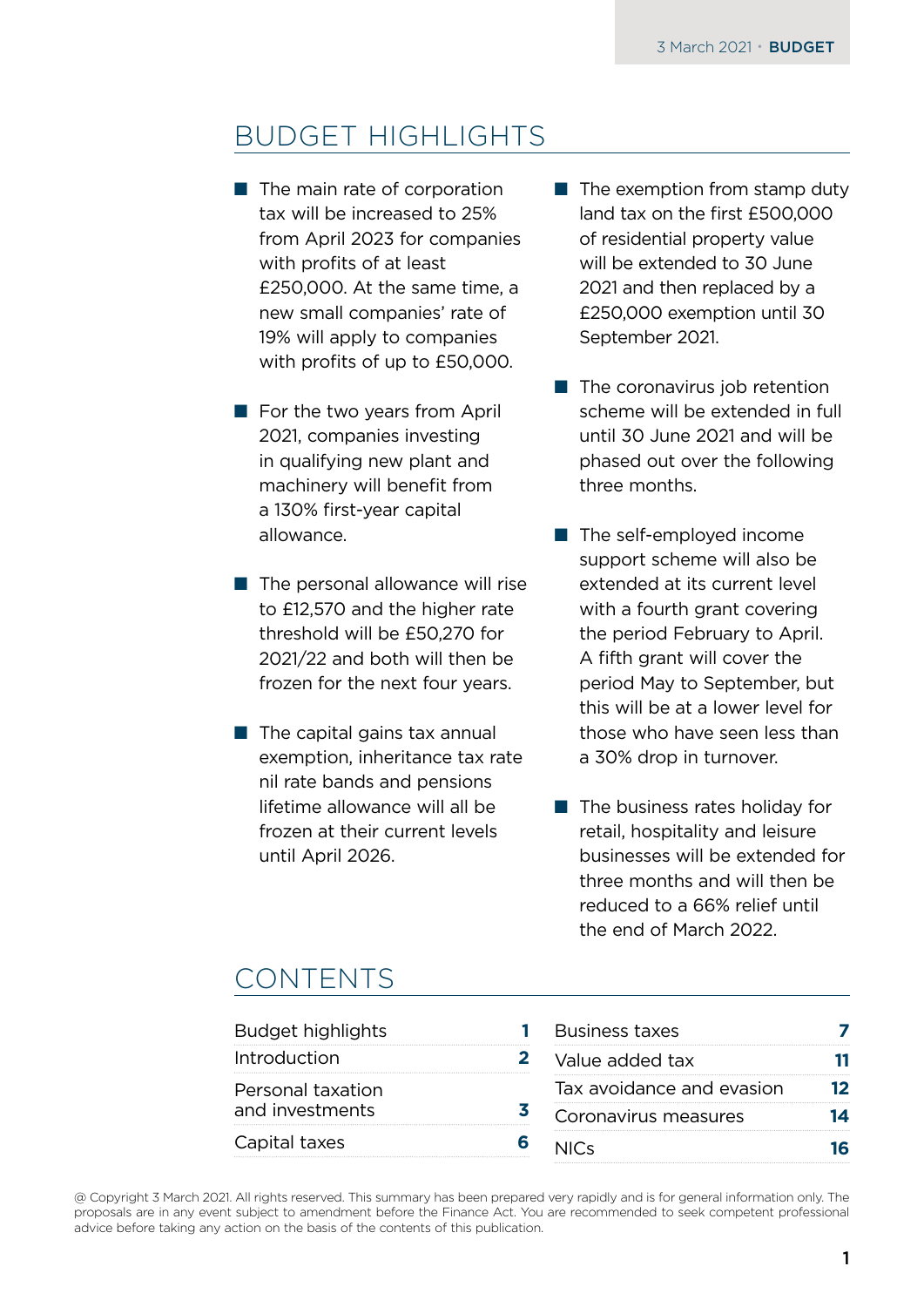## INTRODUCTION

On some counts this Budget was Rishi Sunak's 15th major announcement since his first Budget, just under a year ago. During this period, the pandemic has dominated the Chancellor's actions and this was true of his latest Budget. To no small degree the framework for Mr Sunak's latest appearance at the despatch box had been set by the data-dependent (but date-filled) road map outlined by the Prime Minister nine days before the Budget.

Mr Sunak extended the main employment support schemes to the end of September. The most significant of these, the coronavirus job retention scheme (CJRS – furlough scheme), was covering 4.7 million employments at the end of January with a cumulative cost of nearly £54 billion. According to the Chancellor, the government's total pandemic-related spending during 2020/21 and 2021/22 will amount to £407 billion. To put that figure into context, it is £14 billion more than the total amount that income tax will produce over the same two years, according to the Office for Budget Responsibility (OBR).

Such spending has left a hole in the UK's public finances that the Chancellor has regularly said must be addressed.

However, many outside bodies, from the International Monetary Fund to the Institute for Fiscal Studies, have told him that now is not the time to raise taxes. Their argument is that he should only address the deficit (£355 billion in 2020/21) once the economic recovery is firmly entrenched. In this Budget, Mr Sunak has largely followed that cautious advice, initially limiting his tax rises to the old stealth option of freezing most personal tax allowances and bands until 2026. However, from 2023 he has been bolder, with no less than a 6% increase in the rate of corporation tax. More changes may be aired on 23 March 2021, so-called 'Tax Day'.

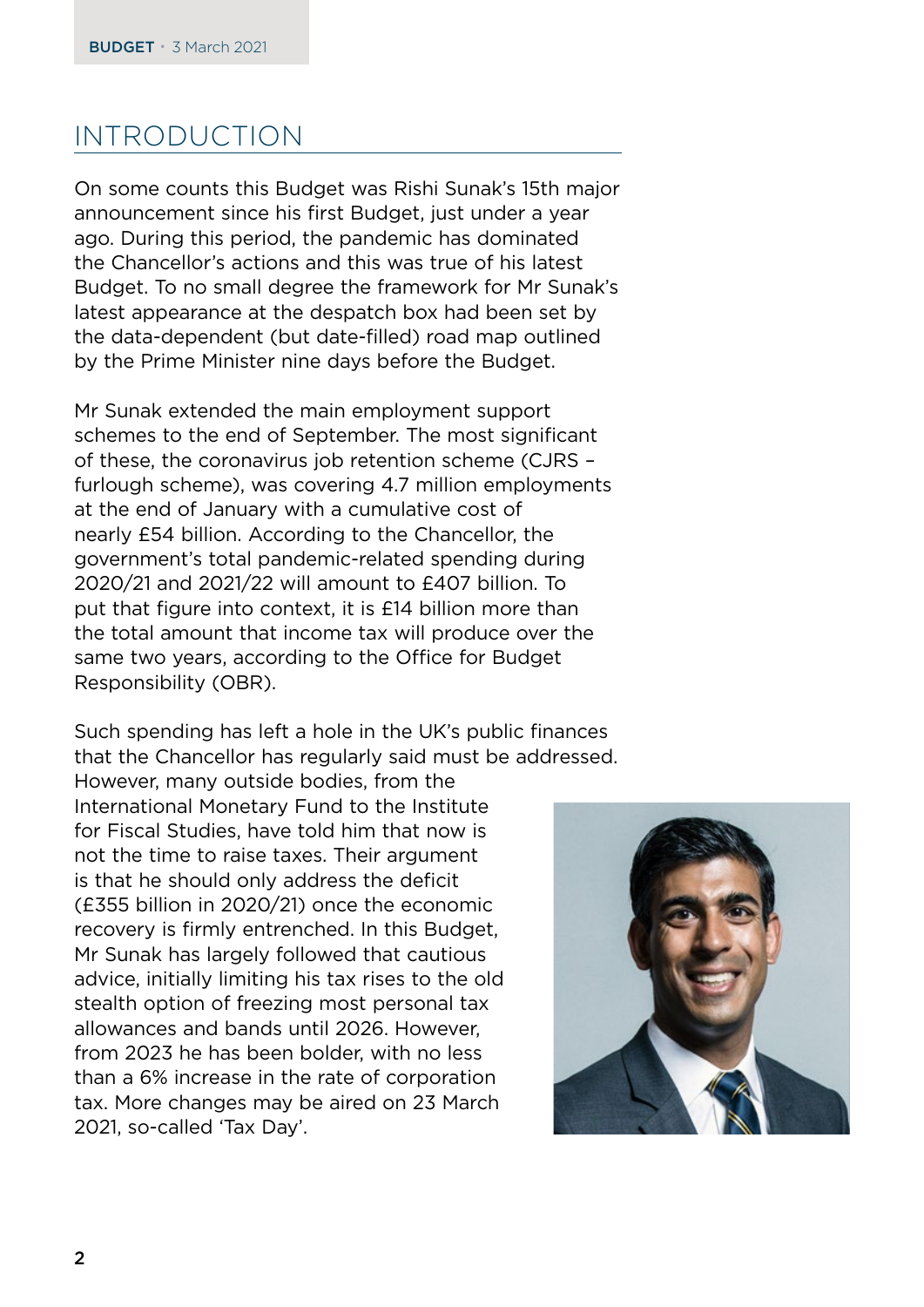# PERSONAL TAXATION

| <b>Main personal allowances and reliefs</b>               |         | 2021/22    | 2020/21    |
|-----------------------------------------------------------|---------|------------|------------|
| Personal allowance <sup>1</sup>                           |         | £12,570    | £12,500    |
| Married couple's / civil partner's transferable allowance |         | £1,260     | £1,250     |
| Married couple's / civil partner's allowance              | maximum | £9,125     | £9,075     |
| at $10\%^2$ (if at least one born before $6/4/35$ )       | minimum | £3,530     | £3,510     |
| Blind person's allowance                                  |         | £2,520     | £2,500     |
| Rent-a-room tax-free income                               |         | £7,500     | £7,500     |
| Registered pension schemes                                |         |            |            |
| • Lifetime allowance                                      |         | £1,073,100 | £1,073,100 |
| • Annual allowance $3$                                    |         | £40,000    | £40,000    |
| • Money purchase annual allowance                         |         | £4.000     | £4.000     |

1. Personal allowance reduced by £1 for every £2 of adjusted net income over £100,000.

2. Reduced by £1 for every £2 of adjusted net income over £30,400 (£30,200 for 2020/21), until the minimum is reached.

3. Reduced by £1 for every £2 of adjusted income over £240,000 to a minimum of £4,000, subject to threshold income being over £200,000.

| <b>Income tax rates and bands</b>                                              |                           | 2021/22  | 2020/21  |
|--------------------------------------------------------------------------------|---------------------------|----------|----------|
| UK taxpayers excluding Scottish taxpayers' non-dividend, non-savings income    |                           |          |          |
| 20% basic rate on first slice of taxable income up to                          |                           | £37,700  | £37,500  |
| 40% higher rate on next slice of taxable income over                           |                           | £37,700  | £37,500  |
| 45% additional rate on taxable income over                                     |                           | £150,000 | £150,000 |
| All UK taxpayers                                                               |                           |          |          |
| Starting rate at 0% - on band of savings income up to $4\overline{ }$          |                           | £5,000   | £5,000   |
| Personal savings allowance at 0%:                                              | basic rate taxpayers      | £1,000   | £1,000   |
|                                                                                | higher rate taxpayers     | £500     | £500     |
|                                                                                | additional rate taxpayers | £٥       | £Ο       |
| Dividend allowance at 0% tax - all individuals                                 |                           | £2,000   | £2,000   |
| Tax rates on dividend income:                                                  | basic rate taxpayers      | 7.5%     | 7.5%     |
|                                                                                | higher rate taxpayers     | 32.5%    | 32.5%    |
|                                                                                | additional rate taxpayers | 38.1%    | 38.1%    |
| 4. Not available if taxable non-savings income exceeds the starting rate band. |                           |          |          |
| Scottish taxpavers' non-dividend, non-savings income                           |                           | 2021/22  | 2020/21  |

| Contrict tovanional non-dividend non-envince income |  |
|-----------------------------------------------------|--|

| Scottish taxpayers' non-dividend, non-savings income<br>2021/22 | 2020/21  |
|-----------------------------------------------------------------|----------|
| 19% starter rate on taxable income up to<br>£2.097              | £2.085   |
| 20% basic rate on next slice up to<br>£12,726                   | £12.658  |
| £31.092<br>21% intermediate rate on next slice up to            | £30.930  |
| 41% higher rate on next slice up to<br>£150,000                 | £150,000 |
| 46% top rate on income over<br>£150,000                         | £150,000 |

| 2021/22 | 2020/21 |
|---------|---------|
| £1.000  | £1.000  |
| 38.1%   | 38.1%   |
| 45%     | 45%     |
|         |         |

**High income child benefit charge:** 1% of benefit per £100 adjusted net income of £50,000 — £60,000.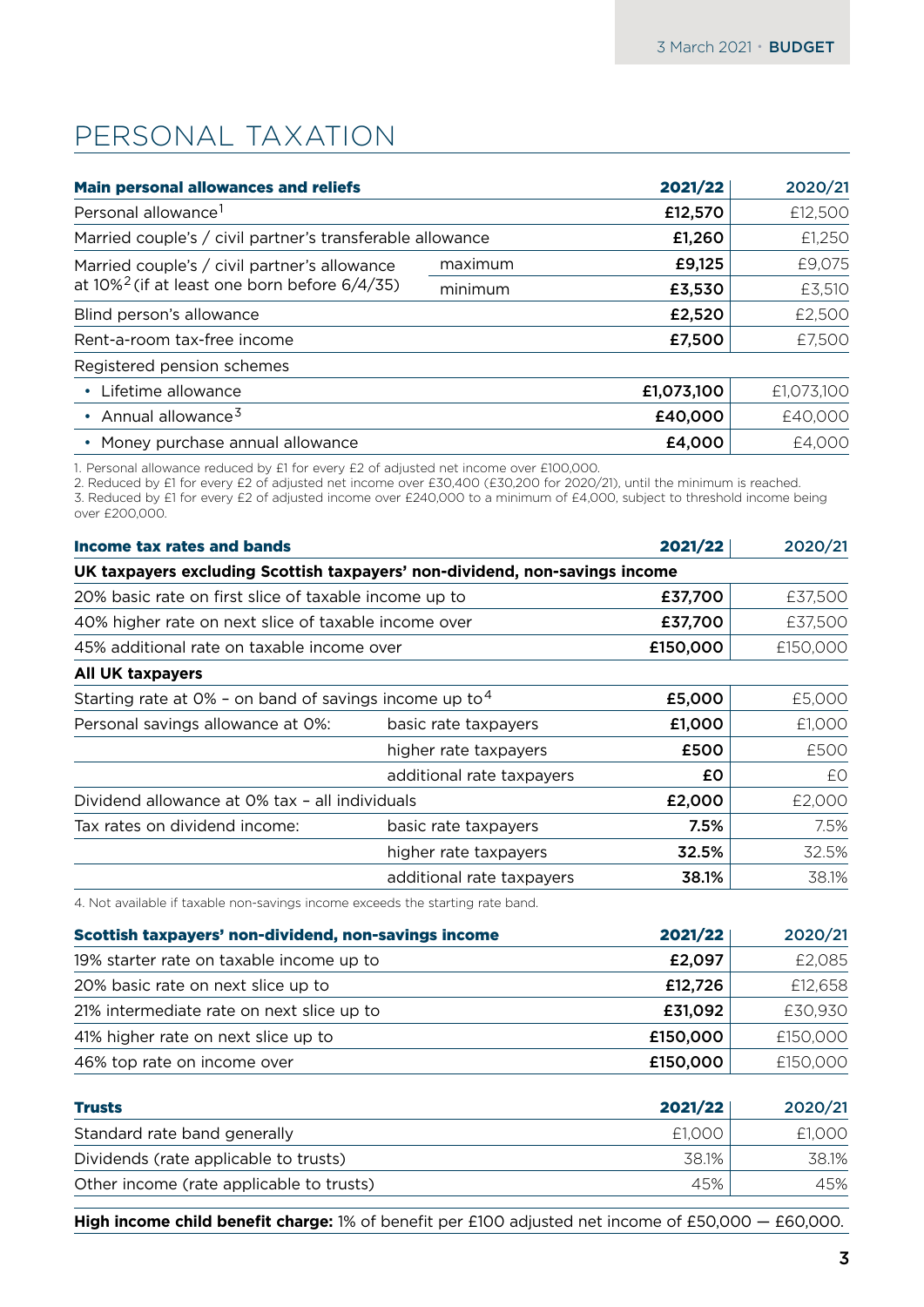## PERSONAL TAXATION AND INVESTMENTS

#### Income tax

The personal allowance will rise to £12,570 and the higher rate threshold for 2021/22 will increase to £50,270, as previously announced. From 2022/23 to 2025/26, both the personal

allowance and higher rate threshold will be frozen. In Scotland, the higher rate threshold for non-savings, non-dividend income will rise to £43,662 in 2021/22 as announced in the Scottish Budget.

#### National insurance contributions (NICs)

The NIC upper earnings limit and upper profits limit will remain aligned to the higher rate threshold at £50,270 for 2021/22 and through to 2025/26.

#### **> SAVER**

Don't lose your personal allowance. Your personal allowance of £12,570 in 2021/22 is reduced by 50p for every pound by which your income exceeds £100,000. You could make a pension contribution or a charitable gift to bring your income below £100,000.

### Taxation of payments under the self-employment income support scheme (SEISS)

Grants from the SEISS made on or after 6 April 2021 will be taxed in the year of receipt regardless of the accounting year end. Legislation in the Finance Bill will ensure this measure has effect for the tax year 2020/21 and for subsequent tax years.

#### Income tax exemption for employer-reimbursed COVID-19 tests

There will be an income tax exemption for payments that an employer makes to an employee to reimburse the cost of a relevant coronavirus antigen test in 2020/21 (retrospectively) and 2021/22. The corresponding NIC disregard is already in force for 2020/21 and will be extended to 2021/22.

#### Easement for employer-provided bicycles exemption

There will be a time-limited easement to the employer-provided cycle exemption to remove the requirement that employerprovided cycles be used mainly for journeys to, from or during work. The easement will be available to employees who have joined a scheme and have been provided with a cycle or cycling equipment on or before 20 December 2020. The easement will remain in force until 5 April 2022.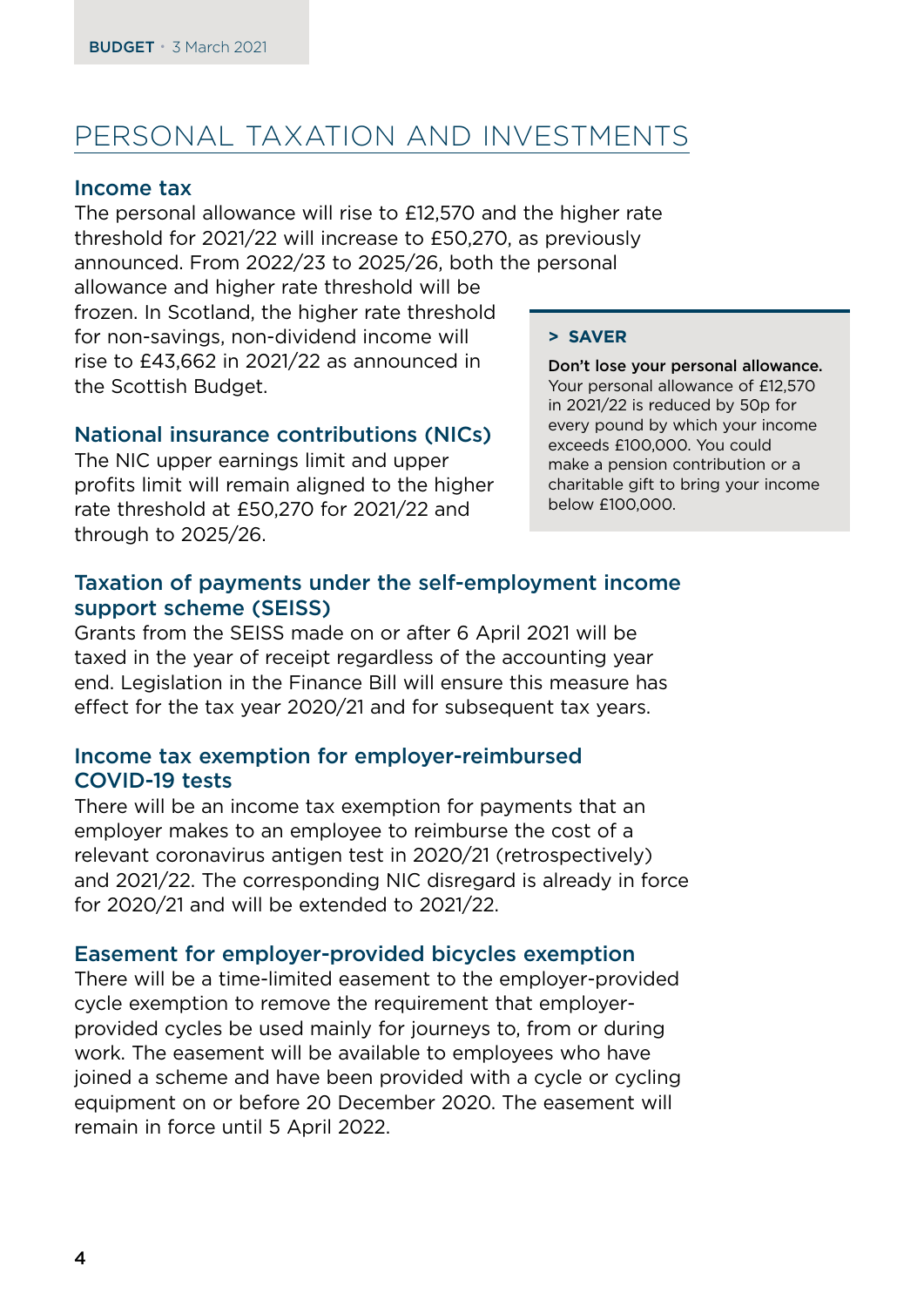#### Mortgage guarantee scheme

A new residential mortgage guarantee scheme will run from April 2021 to December 2022, aimed at increasing availability of 91% to 95% loan-to-value mortgages. The maximum property value will be £600,000 and mortgages must be arranged on a repayment basis.

#### **> THINK AHEAD**

The dividend allowance and personal savings allowance has been frozen since 2018/19. Your ISA allowance is £20,000 in 2020/21 and 2021/22 – use it or lose it.

## Extension of social investment tax relief (SITR)

The government will extend the operation of SITR to April 2023.

## Individual savings account (ISA) subscription limits

The ISA annual subscription limit for 2021/22 will remain at £20,000 and the

corresponding limit for junior ISAs (JISAs) and child trust funds (CTFs) will stay at £9,000.

## Green National Savings & Investments (NS&I) product

NS&I will offer a green retail savings product in summer 2021. It will be closely linked to the UK's sovereign green bond framework, details of which are to be published in June 2021. The first green gilt will also be issued this summer.

#### **> THINK AHEAD**

The lifetime allowance is frozen at £1,073,100 until April 2026. Regularly review the value of your pension benefits and any ongoing contributions.

### Lifetime allowance

The lifetime allowance for pension savings will be frozen at £1,073,100 until April 2026.

## Taxation of collective money purchase pensions

Legislation will ensure that collective money purchase pension schemes can

operate as registered pension schemes for tax purposes. These are also known as collective defined contribution schemes (CDCs), to be introduced by the Pension Schemes Act 2021.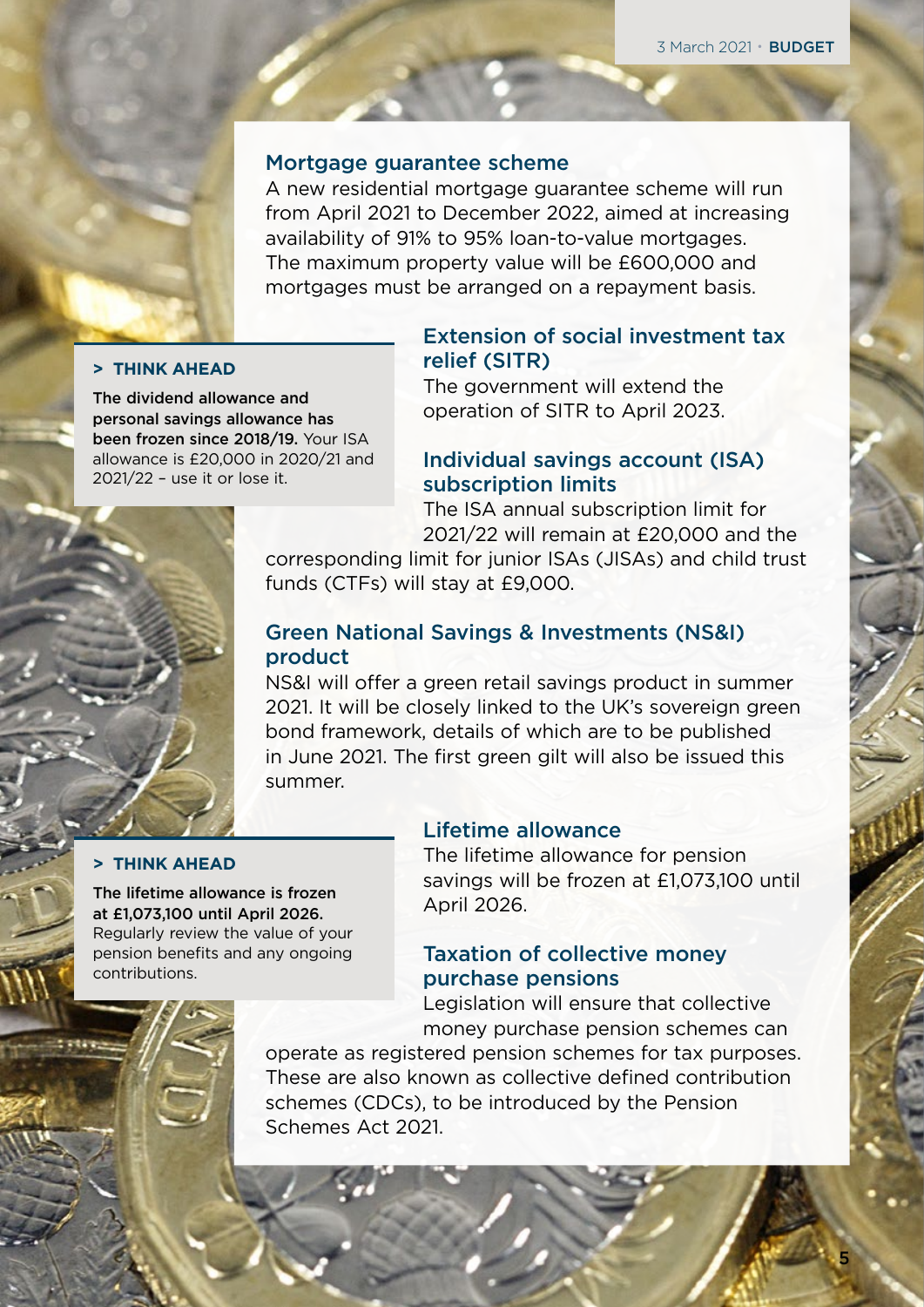# CAPITAL TAXES

#### Capital gains tax (CGT) annual exempt amount

The annual exempt amount for individuals and personal representatives will remain at £12,300 until 5 April 2026, and the amount for most trustees will likewise remain at £6,150 (minimum £1,230).

#### Inheritance tax (IHT)

The IHT nil rate band will remain at £325,000 until 5 April 2026. The residence nil rate band (RNRB) will likewise stay at £175,000 and the RNRB taper will continue to apply where the value of the deceased's estate is greater than £2 million.

#### **> THINK AHEAD**

CGT reform remains on the agenda. Now may be a good time to review whether to realise your gains before the tax regime becomes harsher.

#### Stamp duty land tax (SDLT) temporary rates

The temporary increase to £500,000 to the SDLT nil rate band for residential property in England and Northern Ireland is extended until 30 June 2021. From 1 July 2021 until 30 September 2021, the nil rate band will be £250,000 and will then return to £125,000.

#### Non-UK resident SDLT

As previously announced, there will be an SDLT surcharge on non-UK residents buying residential property in England and Northern Ireland from 1 April 2021. The surcharge will be 2% above the existing residential rates.

#### SDLT on slices of value (England & N Ireland)

| <b>Residential property</b>               |                    |                     |                | <b>Commercial property</b> |                |
|-------------------------------------------|--------------------|---------------------|----------------|----------------------------|----------------|
| To 30/6/21                                | $1/7/21 - 30/9/21$ | From 1/10/21        | %              |                            | ℅              |
| Up to £500,000                            | Up to £250,000     | Up to £125,000      |                | 0   Up to £150,000         | Ω              |
| N/A                                       | N/A                | £125,000 - £250,000 | 2 <sup>1</sup> | £150,001 - £250,000        | $\overline{2}$ |
| £500.000 - £925.000   £250.001 - £925.000 |                    | £250.001 - £925.000 |                | 5 Over £250,000            |                |
| £925.001 - £1.500.000                     |                    |                     | 10             |                            |                |
| Over £1,500,000                           |                    |                     | 12             |                            |                |

First time buyers: 0% on first £300,000 for properties up to £500,000 from 1/7/21

Non-resident purchasers: 2% surcharge on properties £40,000 or more

Residential properties bought by companies etc. over £500,000: 15% of total consideration, subject to certain exemptions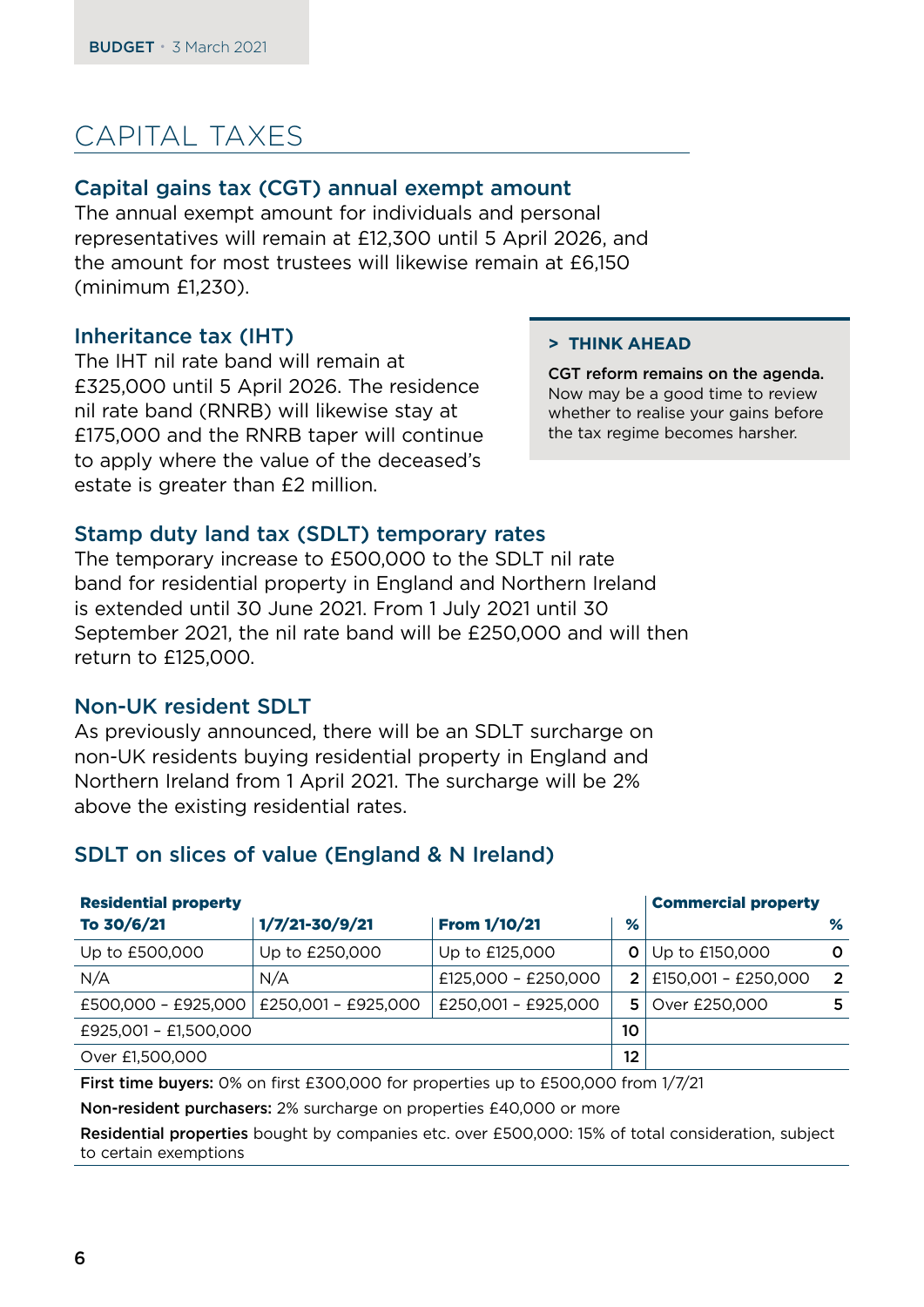## BUSINESS TAXES

#### Corporation tax, diverted profits tax and bank surcharge

The main rate of corporation tax will remain at 19% for the year beginning 1 April 2022 and will rise to 25% from April 2023 for businesses with profits of £250,000 and over. The rate for businesses with profits of £50,000 or less will remain at 19% and there will be a marginal taper for profits between £50,000 and £250,000.

These thresholds are proportionately reduced for the number of associated companies and for short accounting periods. The rate of diverted profits tax will increase to 31%. The government will review the bank surcharge rate of 8% in light of the corporation tax increase.

## Loss relief

The period over which incorporated and unincorporated businesses may carry back trading losses will be extended temporarily from one year to three years.

This extension will apply to a maximum £2 million of unused trading losses made in each of the tax years 2020/21 and 2021/22 by unincorporated businesses. The same maximum will apply separately to companies' unused trading losses, after

#### **> THINK AHEAD**

Your business might be entitled to a valuable R&D tax credit – even if it doesn't make a taxable profit. Check out the position; you might be surprised what expenditure can qualify and how much it could be worth to you.

carry back to the preceding year, in relevant accounting periods ending between 1 April 2020 and 31 March 2021 and for periods ending between 1 April 2021 and 31 March 2022.

The £2 million cap will be subject to a grouplevel limit, requiring groups with companies that have the capacity to carry back losses above £200,000 to apportion the cap between their companies.

#### Research and development (R&D) tax credits

As previously announced, for accounting periods beginning on or after 1 April 2021, the amount of payable R&D tax credit that a small and medium-sized enterprise (SME) can receive in any one year will be capped at £20,000 plus three times the company's total PAYE and NIC liability.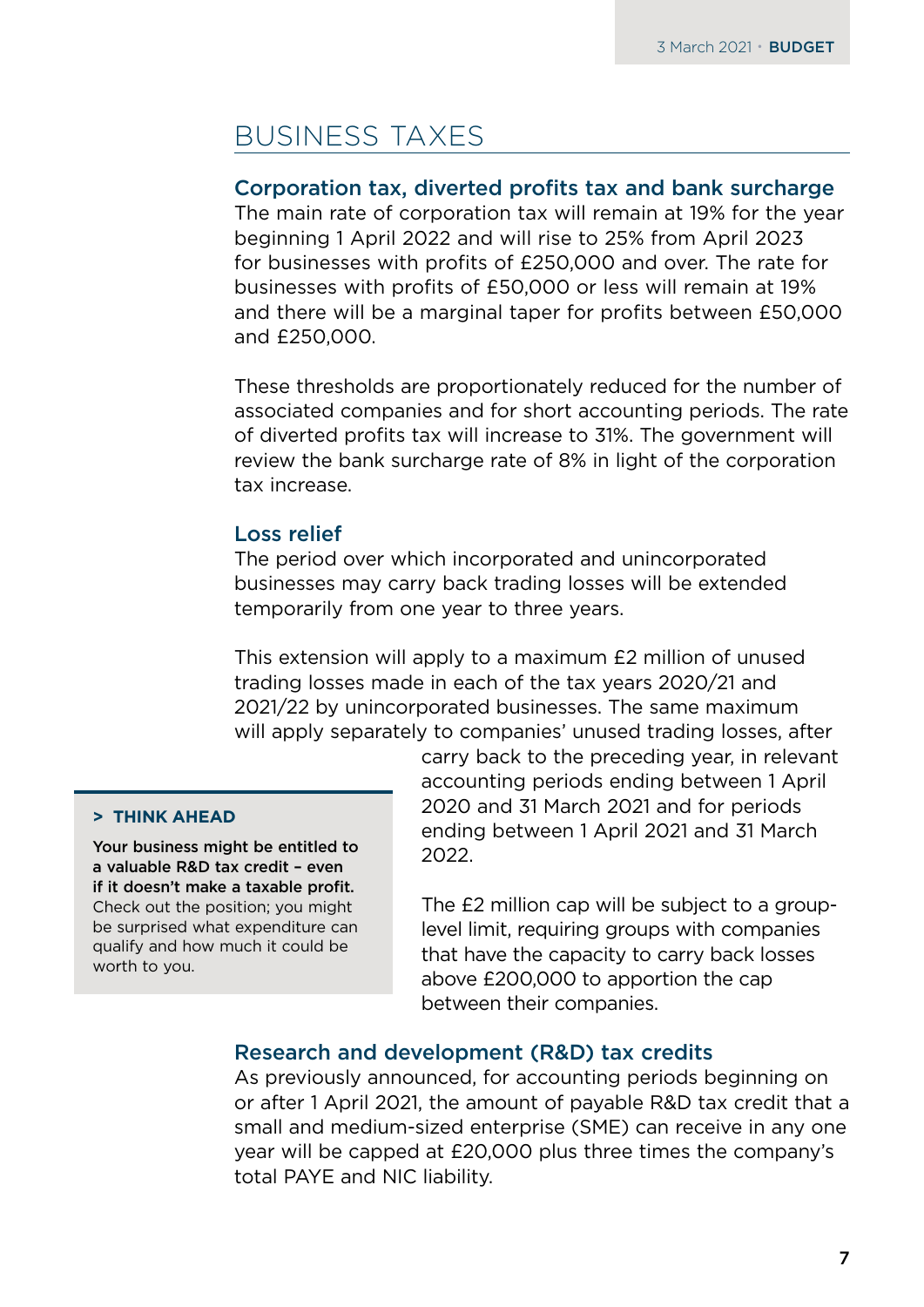## Super-deduction for investment in plant and machinery and 50% first-year allowances

Companies investing in qualifying new plant and machinery between 1 April 2021 and 31 March 2023 will benefit from new first-year capital allowances.

Investments in main-rate assets – those that qualify for 18% writing down allowance (WDA) – will be relieved by a 130% super-deduction, while investments in assets qualifying for 6% WDAs will benefit from a 50% first-year allowance.

#### Annual investment allowance (AIA) extension

As previously announced, the temporary £1 million limit for the AIA will be extended again – to 31 December 2021.

### **Freeports**

Eight new English freeports have been announced: East Midlands Airport, Felixstowe and Harwich, Humber Region, Liverpool City Region, Plymouth, Solent, Thames and Teesside. Several tax reliefs will be available in designated tax sites within the freeports once these sites have been confirmed.

- Companies investing in plant and machinery will qualify for a 100% enhanced capital allowance. This will have effect for investment incurred on or after their designation as tax sites until 30 September 2026.
- An enhanced 10% rate of structures and buildings allowance will be available for constructing or renovating non-residential structures and buildings. The structure or building will have to be brought into use by 30 September 2026.
- Full relief from SDLT will apply until 30 September 2026 to the purchase of land for qualifying use in freeport tax sites in England once they have been designated.
- Full business rates relief will be available to all new businesses and certain existing businesses that expand, until September 2026. Relief will apply for five years from when the business first receives relief.
- Subject to parliamentary process, an employer NIC relief will be available for eligible employees from April 2022 until at least April 2026 and possibly up to April 2031.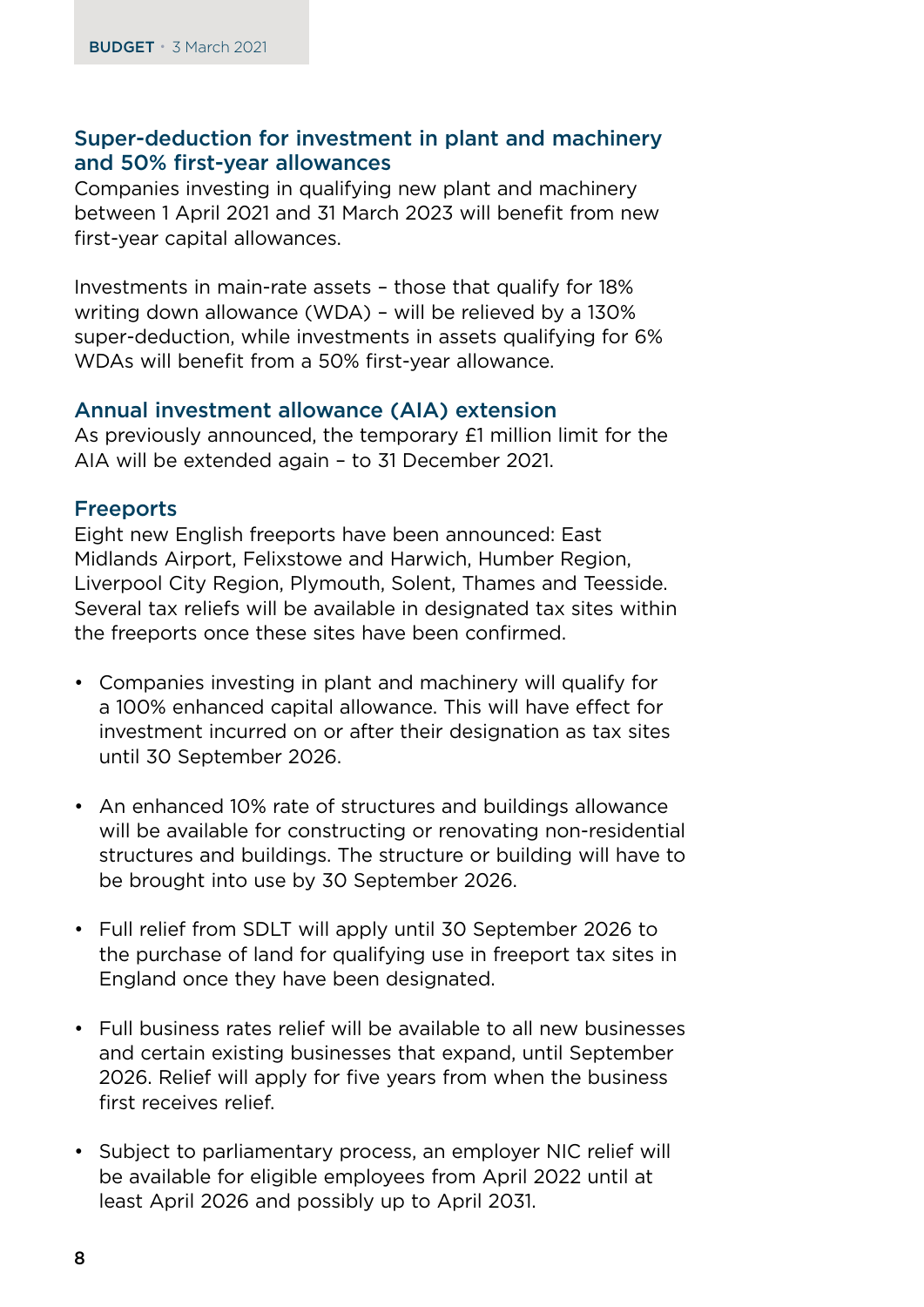### Plant and machinery leases

Certain parts of anti-avoidance legislation affecting leases extended as a result of COVID-19 will be turned off. This will restore eligibility to claim capital allowances to the position as originally intended immediately before the date of the change in consideration due under the lease.

The change will affect leases only where a relevant change in consideration is implemented between 1 January 2020 and 30 June 2021. Either party may choose not to apply this treatment, the election for which will be binding on both parties.

#### Off-payroll working

A technical change will address an unintended widening of the definition of an intermediary company in the offpayroll working rules legislation.

#### **> THINK AHEAD**

If you want to take advantage of Time to Pay, make sure that you have adequate records to justify your claim to HMRC.

Changes to the rules regarding the provision of information by parties in the labour supply chain will make it easier for parties in a contractual chain to share information relating to the off-payroll working rules. The changes will allow an intermediary, as well as a worker, to confirm if the rules need to be considered by the client organisation.



The government will also amend a provision relating to fraudulent information to allow HMRC to take action against any UK-based party in the labour supply chain providing fraudulent information.

## Withdrawal of London Inter-Bank Offered Rate (LIBOR)

References to LIBOR in certain leasing provisions will be replaced by 'incremental borrowing rate' as defined by generally accepted accounting practice (GAAP). A timelimited power will be introduced to allow any unintended tax consequences arising from the transition away from LIBOR and other benchmark rates to be addressed in secondary legislation.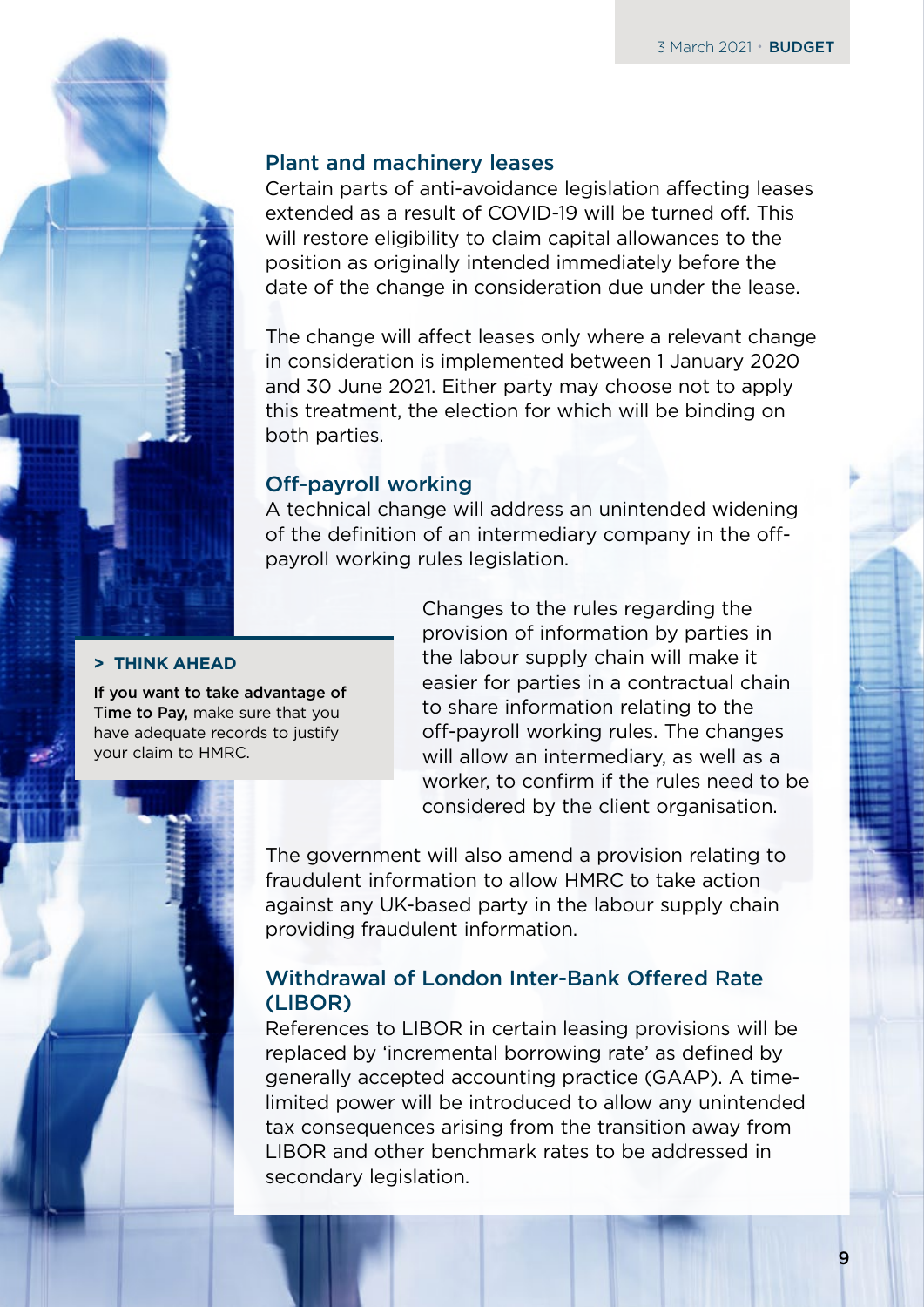#### Landfill tax

The standard and lower rates of landfill tax will rise in line with RPI, rounded to the nearest five pence with effect from 1 April 2022.

### Plastic packaging tax

A new plastic packaging tax will start on 1 April 2022 to encourage the use of recycled plastic instead of new plastic in packaging. As previously announced, the rate will be £200 per tonne of plastic packaging that contains less than 30% recycled plastic content.

#### **> THINK AHEAD**

If COVID-19 has left your business with tax losses, you could benefit from the temporary facility to carry back trading losses for up to three years

### Tax treatment of business rates repayments

The repayments of business rates relief by some businesses will be deductible for corporation tax and income tax, as previously announced.

#### Interest and royalties

The legislation that gives effect to the EU Interest and Royalties Directive will be repealed. This legislation currently provides an exemption from withholding tax on intra-group interest and royalty payments between UK and EU companies. From 1 June 2021 withholding taxes will apply to payments of annual interest and royalties made to EU companies, subject to the terms of the relevant double taxation agreement.

#### Enterprise management incentives (EMI)

As previously announced, the government will extend until 5 April 2022 the time-limited exception ensuring that employees continue to meet the working time requirements for EMI schemes if they are furloughed or working reduced hours because of COVID-19.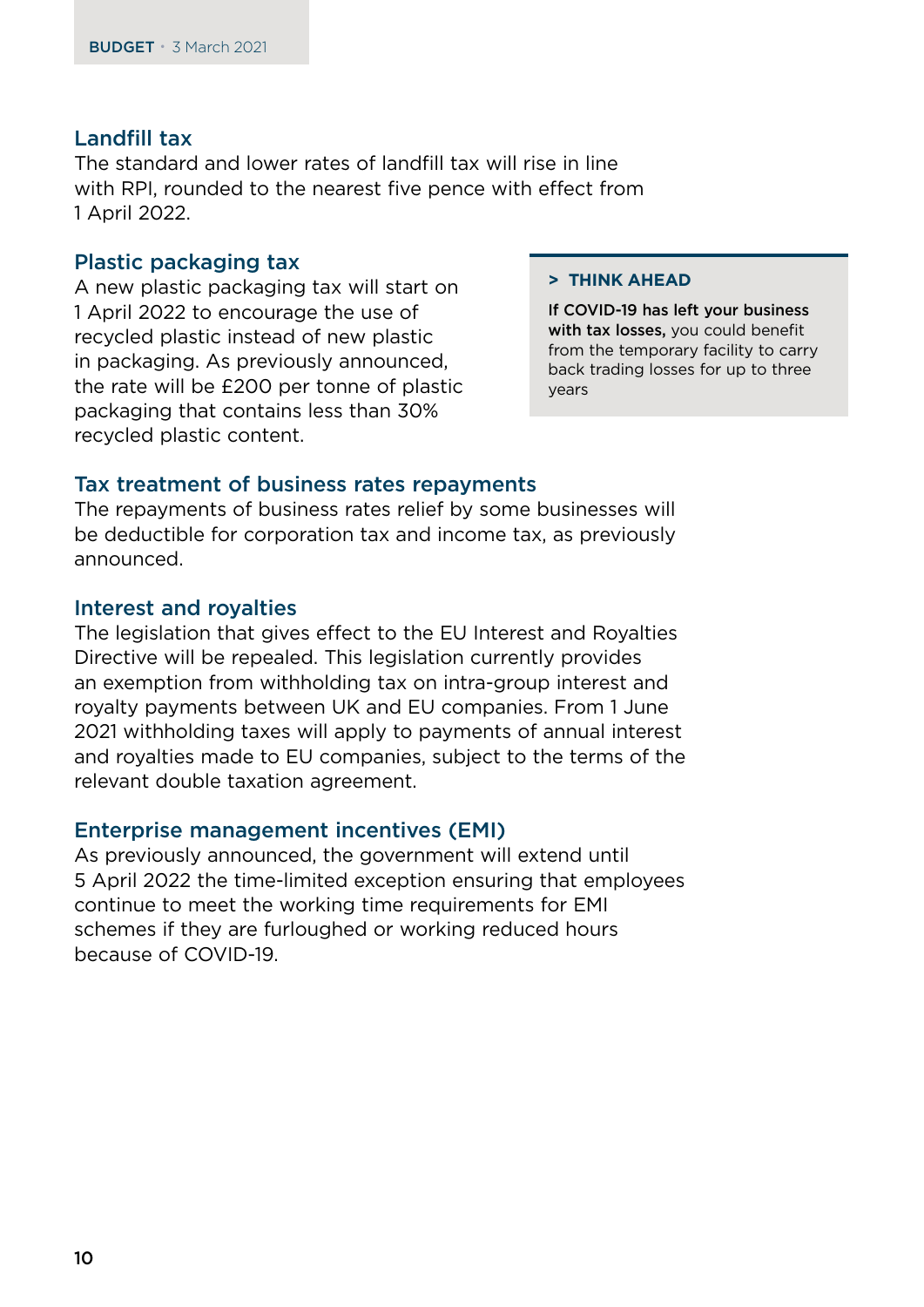## VALUE ADDED TAX

#### Registration and deregistration thresholds

Until 31 March 2024 the VAT registration threshold will remain at £85,000 and the deregistration threshold will stay at £83,000.

#### VAT deferral new payment scheme

As previously announced, businesses that deferred VAT payments due between 20 March and 30 June 2020 will be able to pay them in 8 to 11 interest-free equal monthly instalments up to 31 March 2022.

Businesses may opt into the scheme until June 2021 and the number of instalments depends on the date of opting in.

#### **> THINK AHEAD**

VAT rules on cross-border trading have changed following the end of the EU exit transition period. Make sure you understand how your business has been affected.

Businesses that do not choose this option must pay deferred VAT by 31 March 2021. A penalty will be charged where the deferred VAT is not paid or there is no arrangement to pay.

#### Tourism and hospitality

The temporary reduced rate of 5% for hospitality, holiday accommodation and attractions is extended until 30 September

2021. A new reduced rate of 12.5% will apply from 1 October 2021 to 31 March 2022, at which point the rate will revert to the 20% standard rate.

#### Making tax digital (MTD)

MTD will be extended to all VAT registered businesses with effect from 1 April 2022, as previously announced.

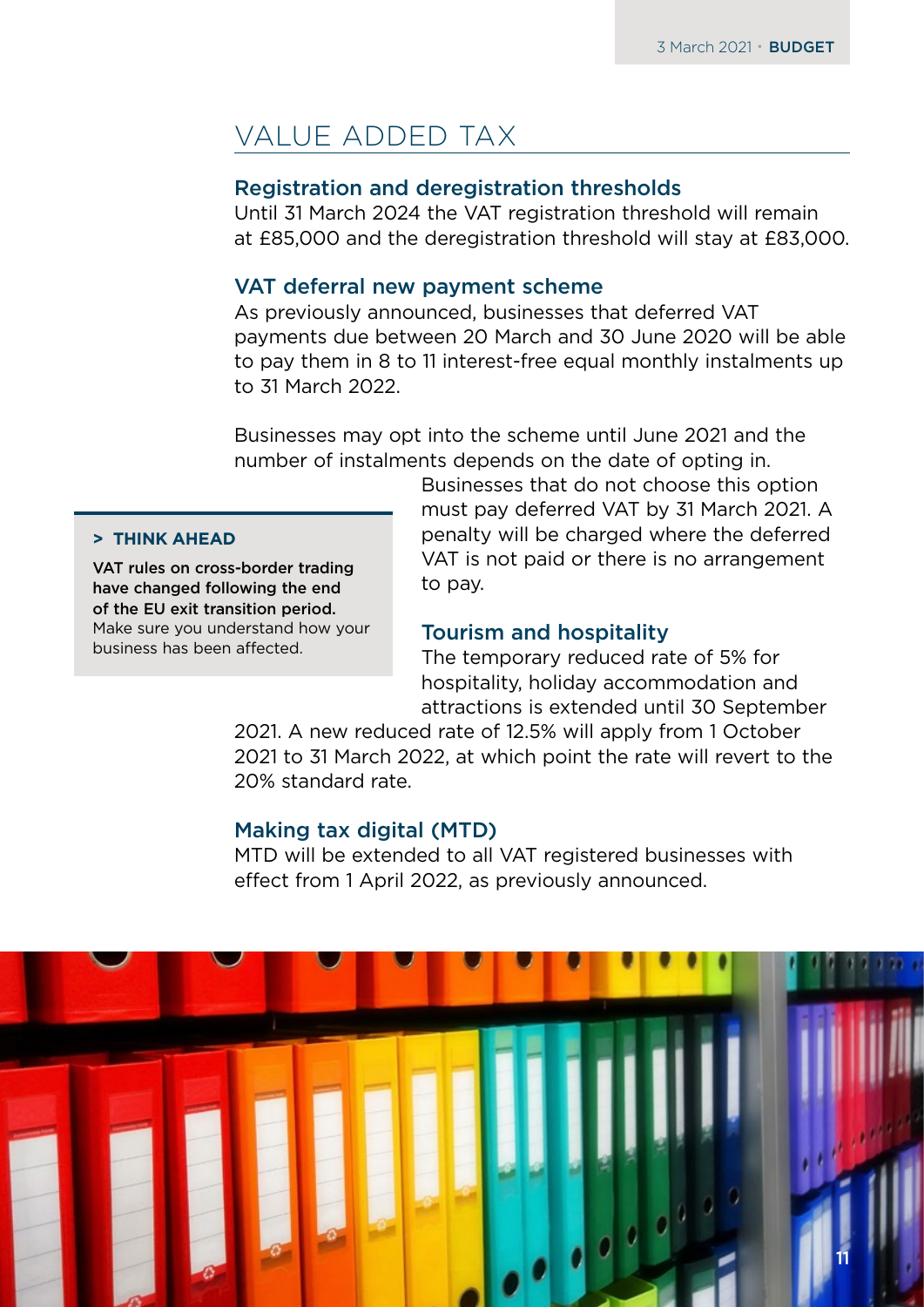# TAX AVOIDANCE AND EVASION

### Self-employment income support scheme (SEISS)

A 100% tax charge can be levied on individuals who receive SEISS payments to which they are not entitled. The provisions are being extended to enable HMRC to recover payments where an individual was entitled to the grant at the time of claim but subsequently ceases to be entitled to all or part of the grant.

### Late submission and late payment of tax

The penalty regime for VAT and income tax self-assessment (ITSA) will be made points-based, so that a financial penalty will only be issued when the relevant threshold is reached. The new late payment regime will introduce penalties proportionate to the amount of tax owed and how late the tax due is. Interest charges and repayment interest on VAT will be aligned with other tax regimes.

These reforms will come into effect for:

- VAT payers from periods starting on or after 1 April 2022.
- Taxpayers in ITSA with business or property income over £10,000 a year – from accounting periods beginning on or after 6 April 2023.
- All other taxpayers in ITSA from accounting periods beginning on or after 6 April 2024.

## Electronic sales suppression (ESS)

The possession, manufacture, distribution and promotion of ESS software and hardware will become an offence. New ESS-specific information powers will enable HMRC to identify developers and suppliers in the ESS supply chain and access software developers' source code.

### Promoters of tax avoidance

A package of measures will strengthen existing anti-avoidance regimes and tighten the rules designed to tackle promoters and enablers of tax avoidance schemes.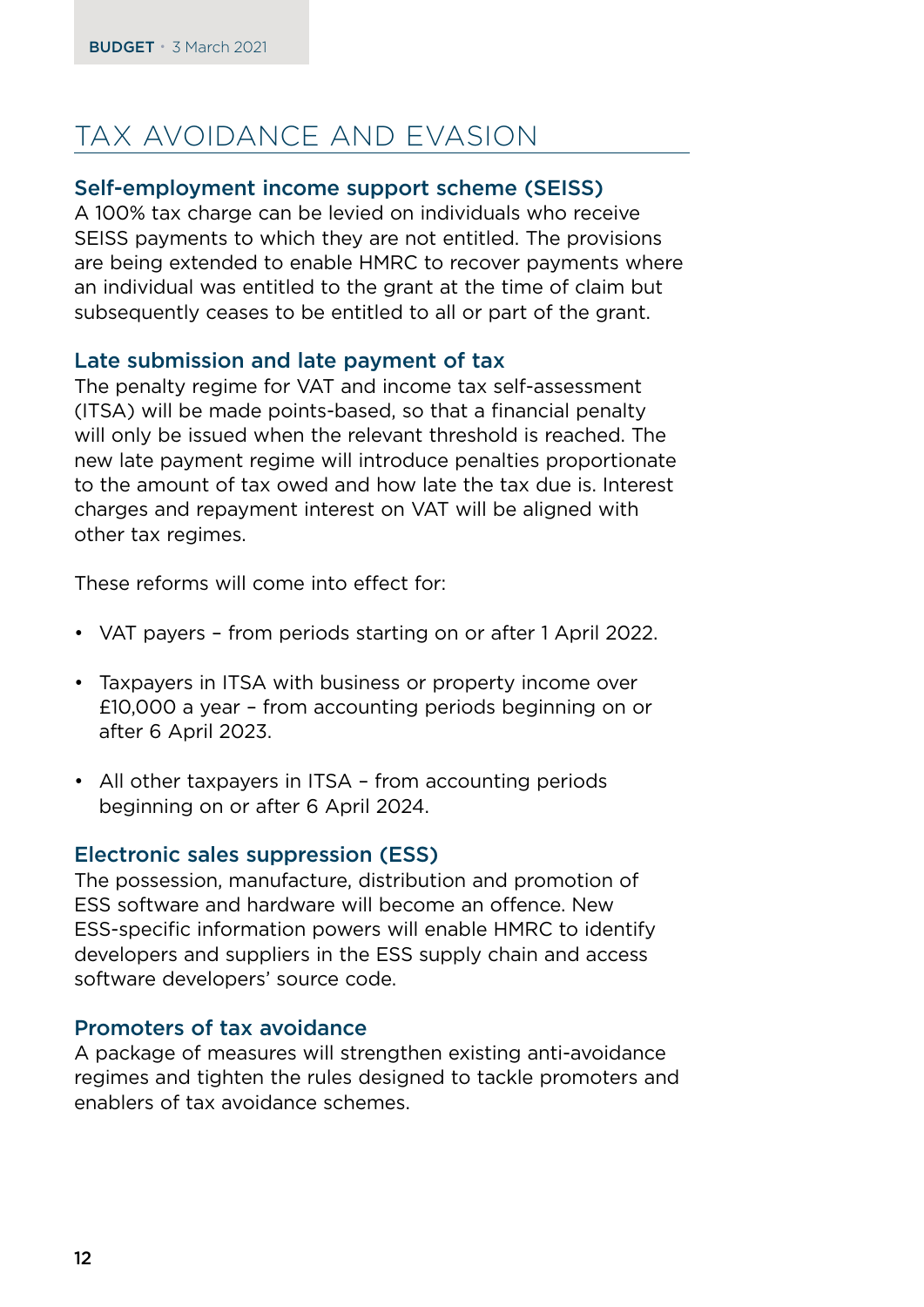#### Follower notice penalties

As previously announced, the rate of penalty that may be charged to people receiving follower notices as a result of using tax avoidance schemes will be reduced from 50% to 30% of the tax in dispute. A further penalty of 20% will be charged if the tax tribunal decides that the recipient's continued litigation against HMRC is unreasonable. The changes will take effect from Royal Assent.

## Tax conditionality

The renewal of certain licences will be conditional on applicants completing checks that confirm they are appropriately registered for tax, as previously announced. The licences concerned are those needed to drive taxis and private hire vehicles, operate private hire vehicle firms and deal in scrap metal. In Northern Ireland this will apply only to taxi licences.

The change will take effect from 4 April 2022 in England and Wales and from April 2023 in Scotland and Northern Ireland.

## Unauthorised removal of goods

From the date of Royal Assent, a civil penalty will apply to traders who remove goods that have been seized from the trader's premises or 'in situ' without prior authorisation from HMRC.

## OECD reporting rules for digital platforms

The government will consult in summer 2021 on the implementation of OECD rules that will require digital platforms to send information about the income of their sellers to both HMRC and the sellers themselves.

## OECD mandatory disclosure rules

The government will consult on the implementation of OECD rules to combat offshore tax evasion by facilitating global exchange of information on certain cross border tax arrangements.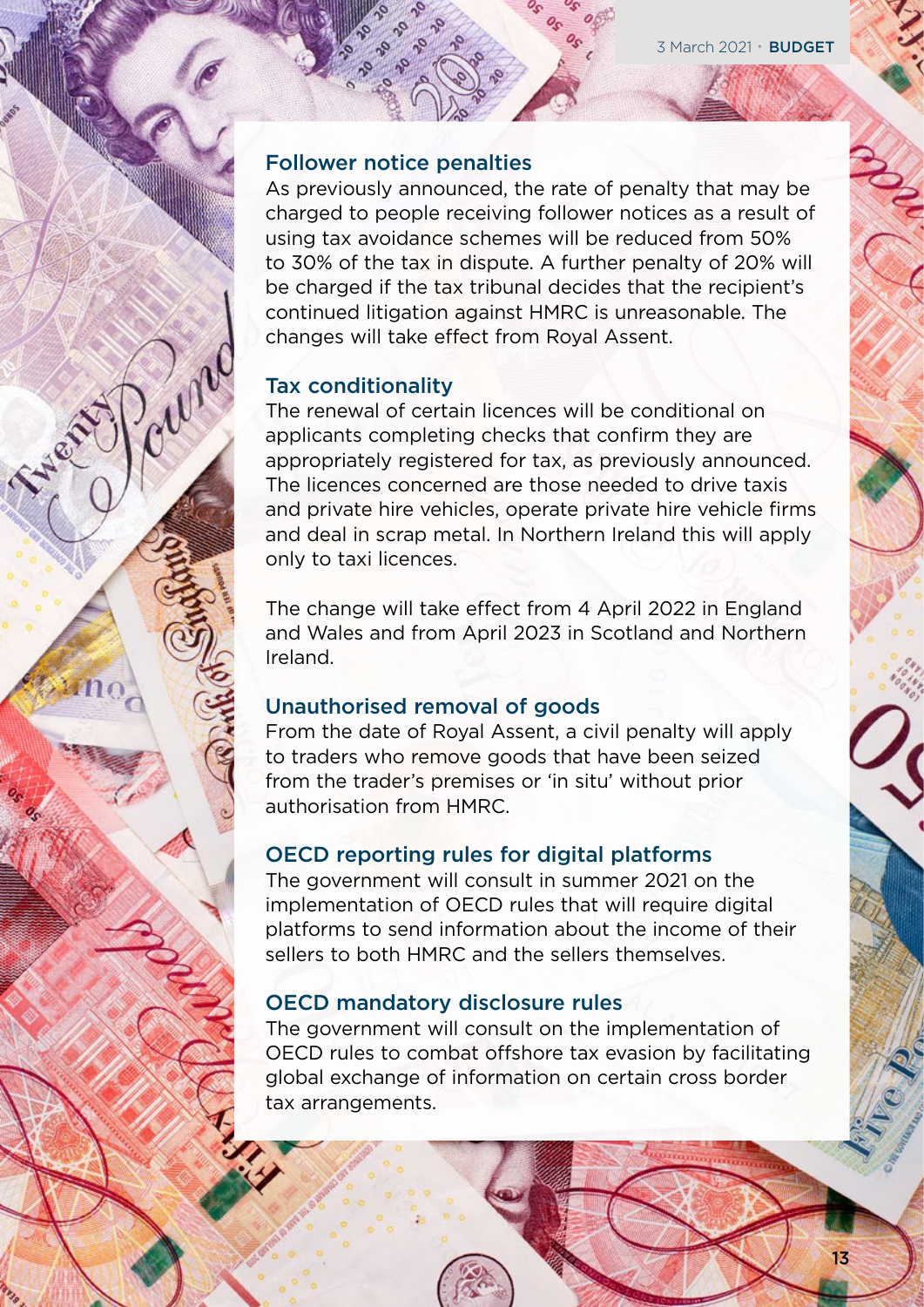#### Amendments to HMRC civil information powers

A new Financial Institution Notice will require financial institutions to provide information to HMRC about any specific taxpayer, without the need for approval from the independent tax tribunal.

#### Investment in HMRC

Additional government investment will enable HMRC to improve its IT systems to make the collection of tax and payments to taxpayers easier, to recruit additional compliance staff and to continue to fund compliance work.

## CORONAVIRUS MEASURES

### Coronavirus job retention scheme (CJRS)

The CJRS (furlough scheme) will be extended to run until 30 September 2021, providing employees with 80% of their current salary for hours not worked.

Up to the end of June, the current 80% government payment level will be maintained (capped at £2,500 a month), with employers responsible for NICs and pension payments. The government payment will then drop to 70% in July and 60% in August and September (with the monthly cap reducing proportionately).

#### Self-employed income support scheme (SEISS)

The SEISS will also be extended to September 2021. A fourth SEISS grant will run from 1 February to 30 April, worth 80% of three months' average profits (capped at £7,500). This grant will be claimable from late April.

A fifth grant, claimable from late July, will cover the period May to September. It will be worth 80% of three months' average profits where the claimant's turnover has dropped by 30% or more. Where the fall in turnover is less, the grant will be limited to 30% of profits (capped at £2,850). Eligibility for both grants will be extended to include those who were self-employed in 2019/20 and who have filed a tax return for that year.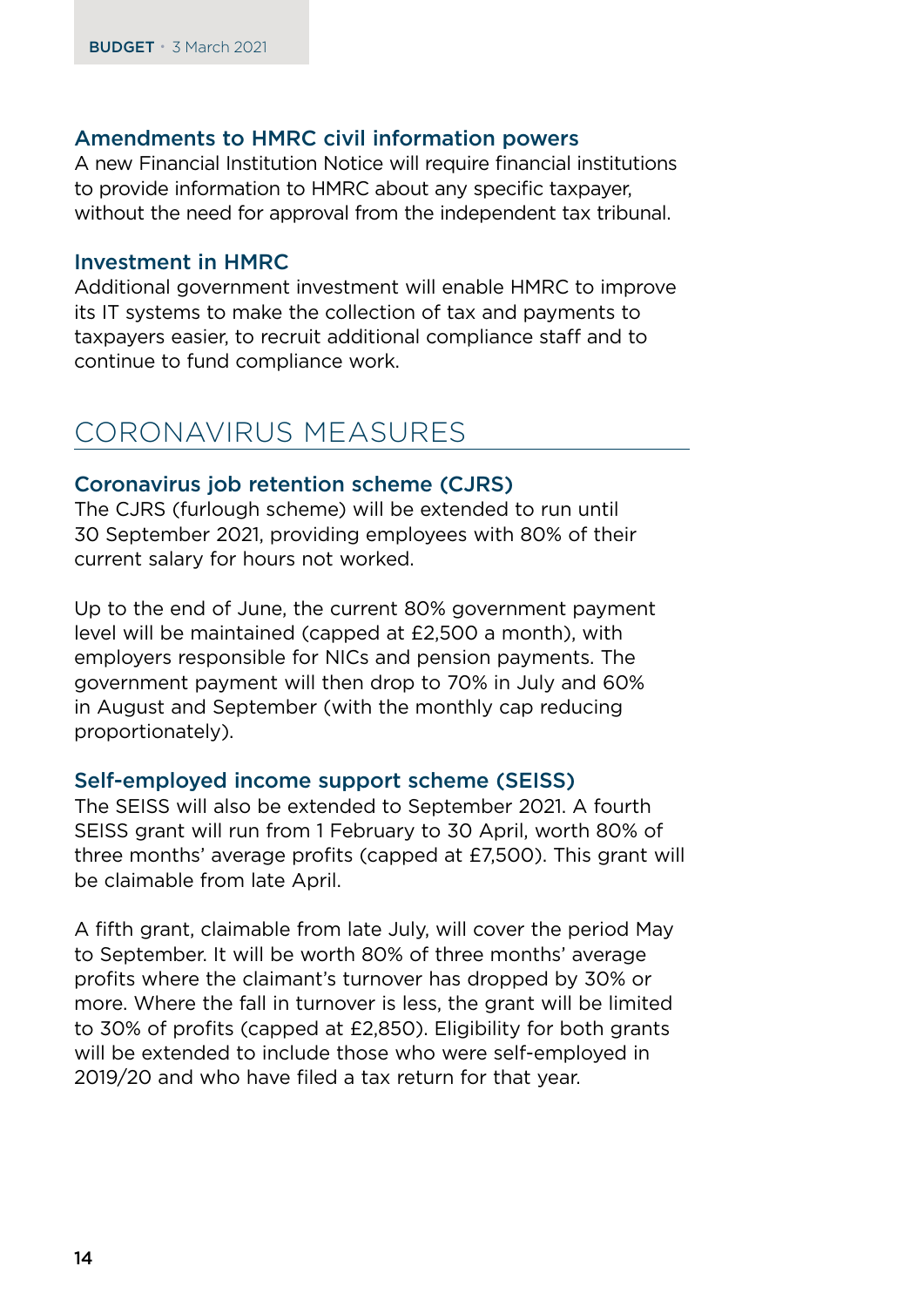#### Universal credit

The temporary £20 a week increase in universal credit will continue to be paid until 30 September 2021. The suspension of the minimum income floor (MIF) for self-employed claimants will continue until the end of July 2021. The MIF will be gradually reintroduced from August, but the DWP will use discretion not to apply it on an individual basis where a claimant's earnings continue to be affected by COVID-19 restrictions.

Those claiming working tax credits will receive a one-off payment of £500.

#### Recovery loan scheme

From 6 April 2021, a new recovery loan scheme will provide lenders with a guarantee of 80% on eligible loans between £25,000 and £10 million. The scheme will be open to all businesses, including those that have already received support under the existing COVID-19 guaranteed loan schemes.

#### Restart grants

The government will provide restart grants in England of up to £6,000 per premises for non-essential retail businesses and up to £18,000 per premises for hospitality, accommodation, leisure, personal care and gyms. Local authorities in England will be given an additional £425 million of discretionary business grant funding.

#### Business rates reliefs

The 100% business rates relief for eligible retail, hospitality and leisure properties in England will continue to 30 June 2021. It will be followed by 66% business rates relief from 1 July 2021 to 31 March 2022, capped at £2 million per business for properties that were required to be closed on 5 January 2021, or £105,000 per business for other eligible properties. Nurseries will also qualify for relief in the same way as other eligible properties.

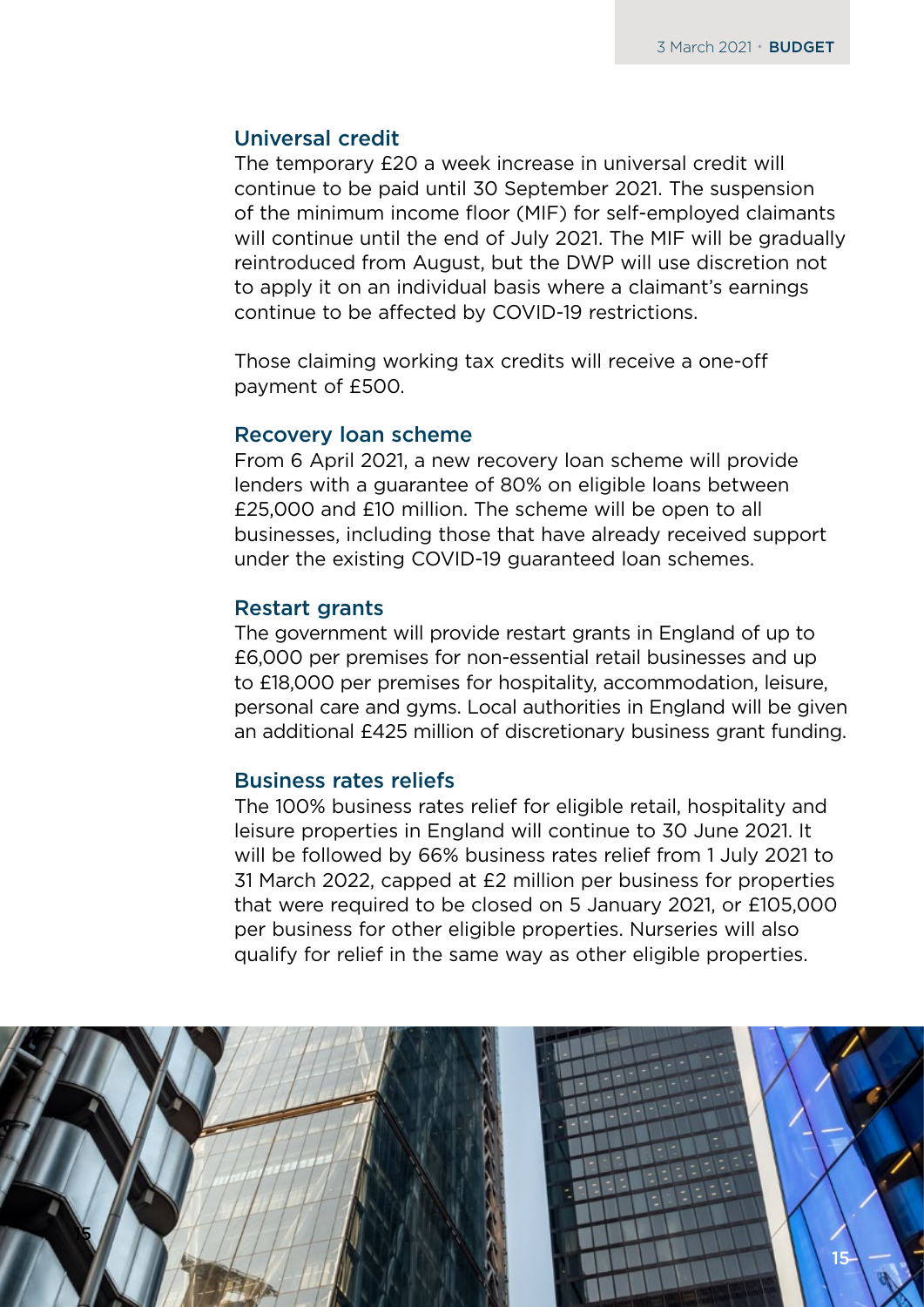# NATIONAL INSURANCE CONTRIBUTIONS

| <b>Class 1 Employees</b>                                         | <b>Employee</b> | 2021/22<br><b>Employer</b> | <b>Employee</b> | 2020/21<br><b>Employer</b> |
|------------------------------------------------------------------|-----------------|----------------------------|-----------------|----------------------------|
| NICs rate                                                        | 12%             | 13.8%                      | 12%             | 13.8%                      |
| No NICs for employees generally on the first                     | £184 pw         | £170 pw                    | $£183$ pw       | $£169$ pw                  |
| No NICs for younger employees/veterans <sup>1</sup> on the first | £184 pw         | £967 pw                    | $£183$ pw       | £962 pw                    |
| NICs rate charged up to                                          | £967 pw         | No limit                   | £962 pw         | No limit                   |
| 2% NICs on earnings over                                         | £967 pw         | N/A                        | £962 pw         | N/A                        |

1. Employees generally under 21 years, apprentices under 25 years. Veterans in first 12 months of civilian employment from April 2021.

| <b>Employment allowance</b> | 2021/22 | 2020/21 |
|-----------------------------|---------|---------|
| Per business                | £4.000  | £4.000  |

Not available if the sole employee is a director or employer's NIC for previous year £100,000 or more.

| <b>Earnings limits and thresholds</b>                                  | <b>Weekly</b> | 2021/22<br><b>Annual</b> | Weekly | 2020/21<br><b>Annual</b> |
|------------------------------------------------------------------------|---------------|--------------------------|--------|--------------------------|
| Lower earnings limit                                                   | £120          | £6.240                   | £120   | £6.240                   |
| Primary threshold                                                      | £184          | £9.568                   | £183   | £9,500                   |
| Secondary threshold                                                    | £170          | £8,840                   | £16.9  | £8.788                   |
| Upper earnings limit<br>(and upper secondary thresholds <sup>2</sup> ) | £967          | £50,270                  | £962   | £50,000                  |

2. Employees generally under 21 years, apprentices under 25 years. Veterans in first 12 months of civilian employment from April 2021.

| 2021/22              | 2020/21                                |
|----------------------|----------------------------------------|
| 13.8%                | 13.8%                                  |
| 2021/22              | 2020/21                                |
| £3.05 pw £158.60 pa  | £3.05 pw £158.60 pa                    |
| £6,515 pa            | £6.475 pa                              |
| 2021/22              | 2020/21                                |
| £9,568-£50,270 pa 9% | £9.500-£50.000 pa 9%                   |
| Over £50,270 pa 2%   | Over £50,000 pa 2%                     |
|                      | Small profits threshold: No compulsory |

| <b>Voluntary</b>  | 2021/22              | 2020/21              |
|-------------------|----------------------|----------------------|
| Class 3 flat rate | £15.40 pw £800.80 pa | £15.30 pw £795.60 pa |